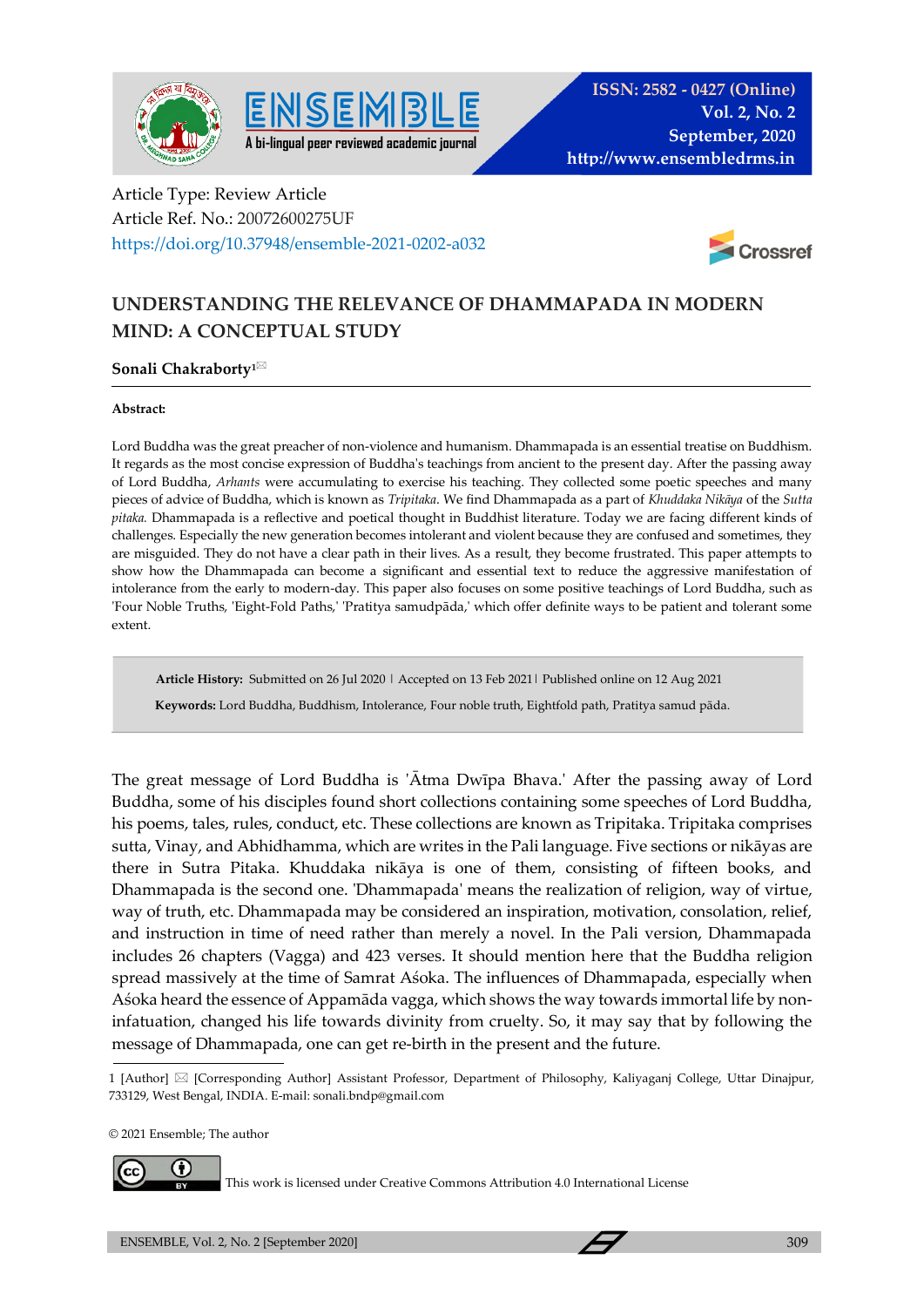From ancient history, we know that around 563 B.C.E to 483 B.C.E, Gautama Buddha was Alive. By supporting some precise calculation, the renowned writer Sunil Chattapadhaya wrote that Lord Buddha was born in 566 B.C.E. at groves located presently on the border of India and southern Nepal. (Chattapadhaya, 1983). Again, by appearing some impression on the pillar created by Mauryan Emperor Aśo*k*a approximate 258 B.C.E, some Buddhist scholars claimed that Lord Buddha was born in 623 B.C.E. at the famous holy garden Lumbini *near* the K*apilāvastu.* The emperor *Aśoka* marks the particular spot with a column where Gautama was born, and it still stands to show that the Blessed one was born there.

Though his childhood and youth have a mythical appearance, there is no reason to disbelieve the traditional accounts of his family. The worldly name of Lord Buddha was Siddhartha Gautama. In the Pali canon, *"Tathāgata"* Gautama Buddha's name is used, which interprets as having the significance of beyond all coming and going, beyond all momentary phenomena. His father, *Suddhodana*, was a powerful and wealthy king of a small clan called *shākya*. His mother was *Mahāmāyā*, who died after one week after his birth. In childhood, Siddhartha was nurtured and raised by his stepmother M*ahāprajāpatī Gautami*. After the birth of Gautama, religious persons observed that he had some excellent marks of a great man. They remarked that either the child would become a great king and turn the wheel of conquest or become a religious teacher and turn Dharma. When Siddhartha was only sixteen, he got married to the princess Yo*śodharā*, daughter of Da*nḍ̣apāni* and, at the age of twenty-nine, their only child Rahul came in their lap full of joy and happiness.

Siddhartha became the owner of the whole empire; he had a luxurious life and a beautiful family. Still, the transience of worldly life made him very upset, disappointed, and unhappy internally. In his early thirties, he traveled outside the palace and saw an overaged and infirm person. Suddenly, he realized that human beings are not young forever; they will undoubtedly grow and become old. Another day, he saw a man with the disease, and on a third outing, he saw a funeral of a dead body. Again, he realized the impermanence of worldly life. He realized that we are not free from our illness; we are bound to fall sick and human beings are also not an everlasting entity. These three worldly incidents deeply moved him. On a fourth outing, Siddhartha saw a man with yellow robes; he left his home, his head was bald, fully shaved, and searching for a life of truth, the life of virtue, the life of wisdom and tranquility. This scene inspired him to leave the luxurious life from the palace with the desire to seek a religious life. Gautama had a religious temperament, so the idea of the mendicant life attracted him, and immediately, the monk became an idol to him. Then he started his life as a seeker of truth.

During the early stage of his meditation, two successive teachers guided him named Ā*lārakāl*āma and Udda*ka Rāmaputta*. But he was not satisfied with them, so he left these teachers. Having departed from these teachers, Siddhartha joined with a group of five ascetics, and he started the meditation under the peepal tree at Bouddha Gaya. He spent six years in long, painful austerities. During this time, Buddha brought himself to a state of extreme emancipation by eating almost nothing. But finally, he found the ultimate goal of life. At the age of thirty-five, he achieved enlightenment, and he was known as Buddha. "Buddha" literally means enlightened one. "Buddha" means one who is awake. A Buddha has attained Bodhi, and Bodhi means wisdom, an ideal state of intellectual and ethical perfection.

In the traditional sense, Gautama Buddha was not a philosopher at all. He was not interested in confining himself only to the metaphysical and theoretical discussion. His main intention was to eliminate the masses' misery and help them become enlightened. His great message spreads all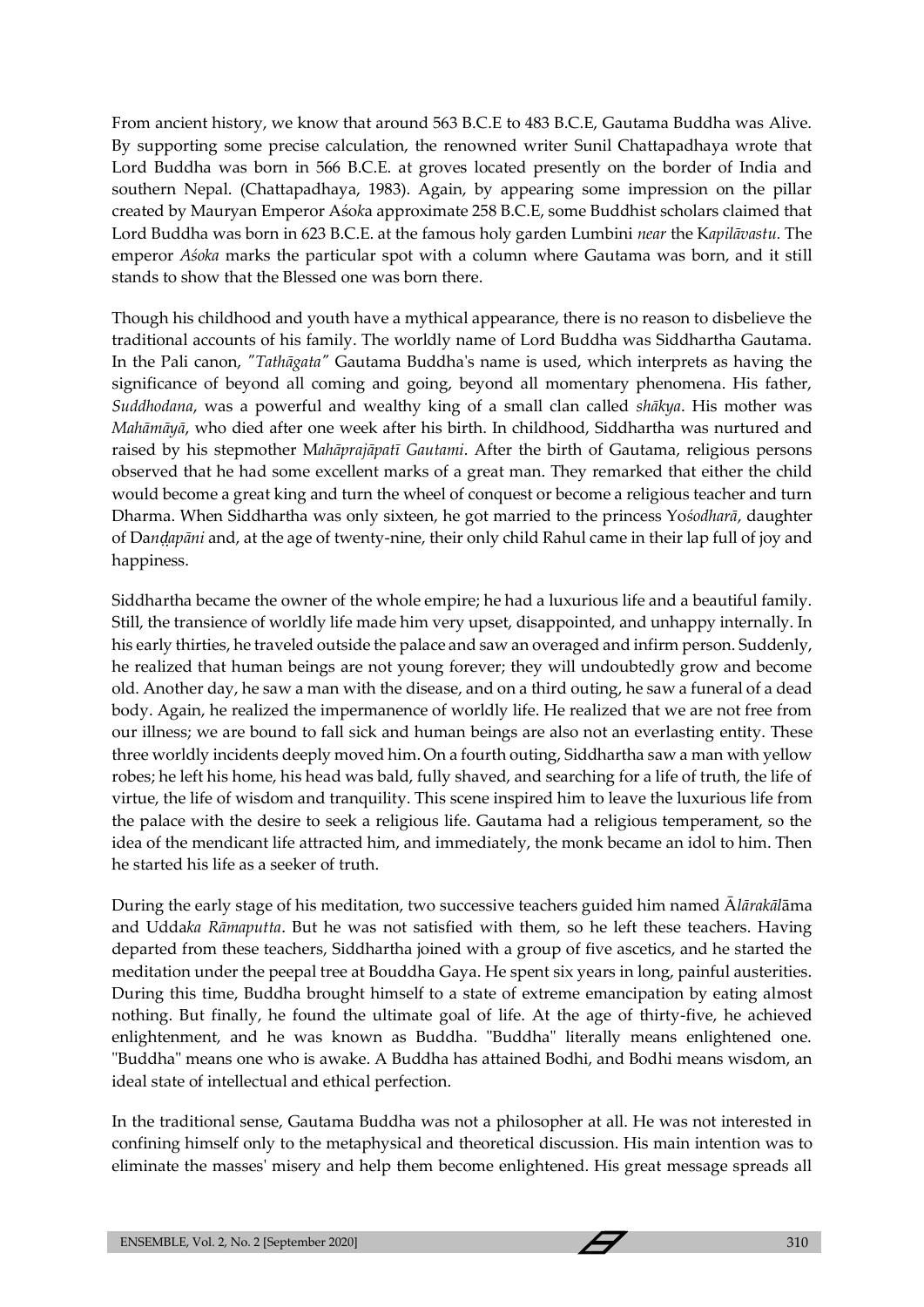through the world, and gradually, the Buddha religion became Universal religion. Buddha was crying for the misery of ordinary people. It is the first religion in humanity's history, which talks about incredible love and gives services to all living beings to find a way of release from their suffering. Lord Buddha was ready to give up his own life for all God's creatures. In his view, the so-called God and permanent self are delusions, and both are only conceptual entities.

Lord Buddha's philosophy has two aspects: his positive teachings and his silence on metaphysical questions. He does not believe anything beyond the world. According to him, everything is a succession of impressions which exist for a moment only. Though he denied the permanent existence of the soul, he has accepted karma and re-birth.

Today, the world is fighting against extraordinary challenges. Most people agree that our world is now full of conflict, unrest, disharmony, and most people are always anxious. Consequently, toleration of their life is eliminating day by day. Intolerance leads a person and society to the worst disaster. Mental stress and loneliness are also some of the vital problems which we face in our modern society. Every day, we see many examples of our country's intolerances, our community, and even our family in newspapers and television. At present religious biases are also a vital issue. If we look at our history and mythology, we observe the variety of horrible acts of intolerance. We are always busy forcing others to accept our religion, our views, and our practices. Our mental setup does not support us to receive the differences. Hence, due to our narrow-mindedness, we are unable to make the right decision. As a result, conflict, and disharmony take place everywhere.

So, it is essential in current circumstances to grow the inner virtues like humanity, kindness, charity, etc., which we may found in Buddhism, especially in the lesson of Dhammapada. K.Sri. Dhammananda (1997) states that without spiritual improvement, it is tough to handle our problems. Dhammapada is very much relevant in present-day life. The second chapter of it is 'Appamāda Vagga,' which means non- infatuation. 'Apramatta' specifies the calm, quiet and peaceful position. It also indicates thoughtfulness, mindfulness, and watchfulness.

The right person should guide people in the right way and the proper manner because, from the Buddhist perspective, the man himself creates all the problems. As man is liable to create problems, he should find out the solutions to the issues himself. Here is the charm of Buddhism that leads to religious values, philosophy, and way of life because Buddhist ethics starts with the individual conduct and then spreads it to the whole world. Dhammapada declared, "Let one first establish oneself in what is proper and then instruct others. Such a wise man will not be defiled". ( Narada Thera, 1963, p.119)

In Buddhism, Dhammapada regards as the most significant and influential book. The fundamental idea is the proper conduct of human beings, consideration, and meditation, which appeals to the modern mind. According to Buddhism, these principles are more important than the useless suppositions about the supreme divine. In Dhammapada, Lord Buddha articulated some stories which express true things, and these are the modes of expression available to ordinary humanity. Juan Mascaro, the translator of the Bhagavad Gitā and the Upanishads, said that one could hear the voice of Buddha in the Dhammapada. "This gospel of light and love is amongst the greatest spiritual works of man. Each verse is like a small star, and the whole has the radiance of eternity." (Mascaro,1973, p.8).

Nowadays, it is crucial and essential to follow the Buddha's teachings and lessons to reduce intolerance. Buddha's message is eternal, everlasting, and infinite. It expresses love, humanity, sympathy, happiness, and peace. Buddhism is a way of insight learning and practice for the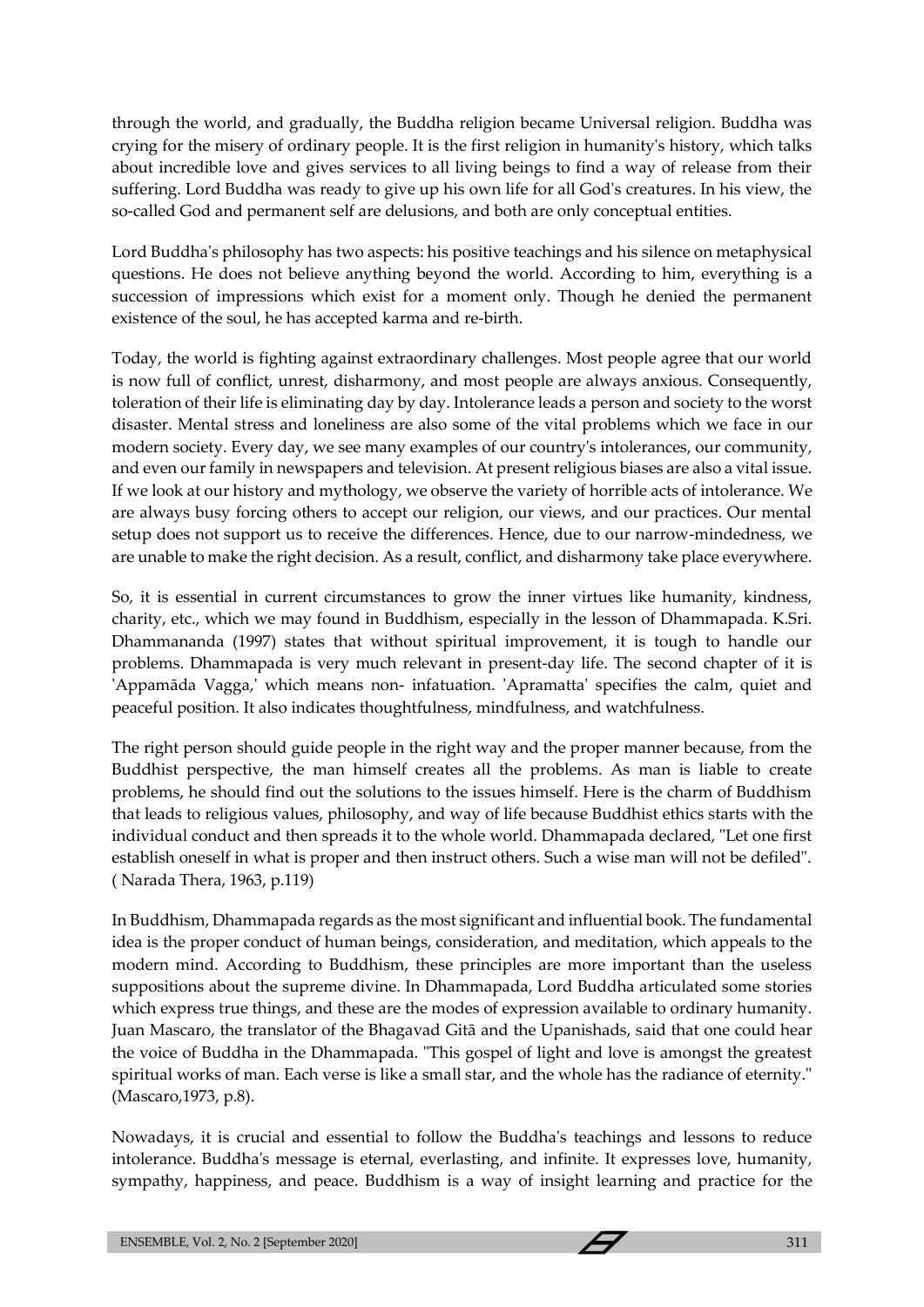improvement of the lifestyle. If we find out the root of shady practices such as aggressiveness, hostility, etc., perhaps we will overcome it with the help of Buddha's teachings. Again, if we act according to the instruction of Dhammapada, then it will be possible for us to reduce brutality and cruelty from our minds. Only then, the human race can become respectable, estimable, and venerable. So, the long-lasting solutions can get from the ethics of Lord Buddha. "Today, the world fights extraordinary challenges. To these challenges, lasting solutions can come from the ideals of Lord Buddha. They were relevant in the past. They are relevant in the present. And, they will remain relevant in the future." (Modi, 2020, Sambad Pratidin). So, it says that "there is no civilization on which its effect has not felt in some way or other." (CWS, Vol. 8., P. 95). Buddhism is the first historical outburst of world religion, and it is also the first missionary religion in the world.

In Dhammapada, Lord Buddha stated that one must attempt hard and use his strength to improve morality and self-purification. There is no human power or supernatural power that can make people good or bad. One is self-responsible and self-creator of his destiny. Lord Buddha uttered:

> *"Uṭṭhānavato satimato sucikammassa nisammakārino Saññatassa ca dhammajīvino Appamattassa yaso'bhivaḍḍhati".*

> > ( Narada Thera,1963, p.21)

Narada Thera translated in Dhammapada that the glory of an active, spirited, respectable, understanding, and well-ordered person increases slowly but confidently. They are always cautious about defeating their difficulty and dilemma, and finally, they can achieve the ultimate goal. They become immortal, eternal, but the unmindful and lazy people are worthless because they spent their lives without creativity.

Narada Thera stated that Lord Buddha compared the wise man with a swift horse. Buddha said that just as solid and fast horses leave the weak horse behind, similarly, the careful and attentive people are awake amongst the sleeping people, and they reach their ultimate aim. To achieve the ultimate goal, one should not be fascinated. He should be steady and stable, calm and patient. So, watchfulness, thoughtfulness, and attentiveness are the fundamental qualities of success.

The unique feature of Buddhism is that being a godless religion, it stands purely on morality, and there is nothing in the world that is above character. Tolerance in Buddhism is a natural outcome of several Buddhist doctrines, and it is an attitude of acceptance. Buddhism has generally known as a tolerant religion. It does not believe in the concept of a God, but they never disbelieve in the Dharma. Buddhism has always declared that the activities and conduct can only determine the condition of one's destiny after death rather than a religious attachment.

Some of the positive teachings of Lord Buddha also offer various means to reduce the violent expressions of human beings, such as four noble truths, eightfold paths, the theory of pratitya samudpāda, etc. The foundational doctrine of Buddhism is four noble **truths**. After getting Enlightenment, Lord Buddha declared the Four Noble Truth.

The First Noble Truth expresses the eternal truth of life that is 'Sarbaṁ *Dukkhaṁ.'* According to Lord Buddha, the fundamental truth of the world is suffering, which manifests to all. Nobody is free from suffering. Lord Buddha said that life is full of misery, painfulness, sadness, and these are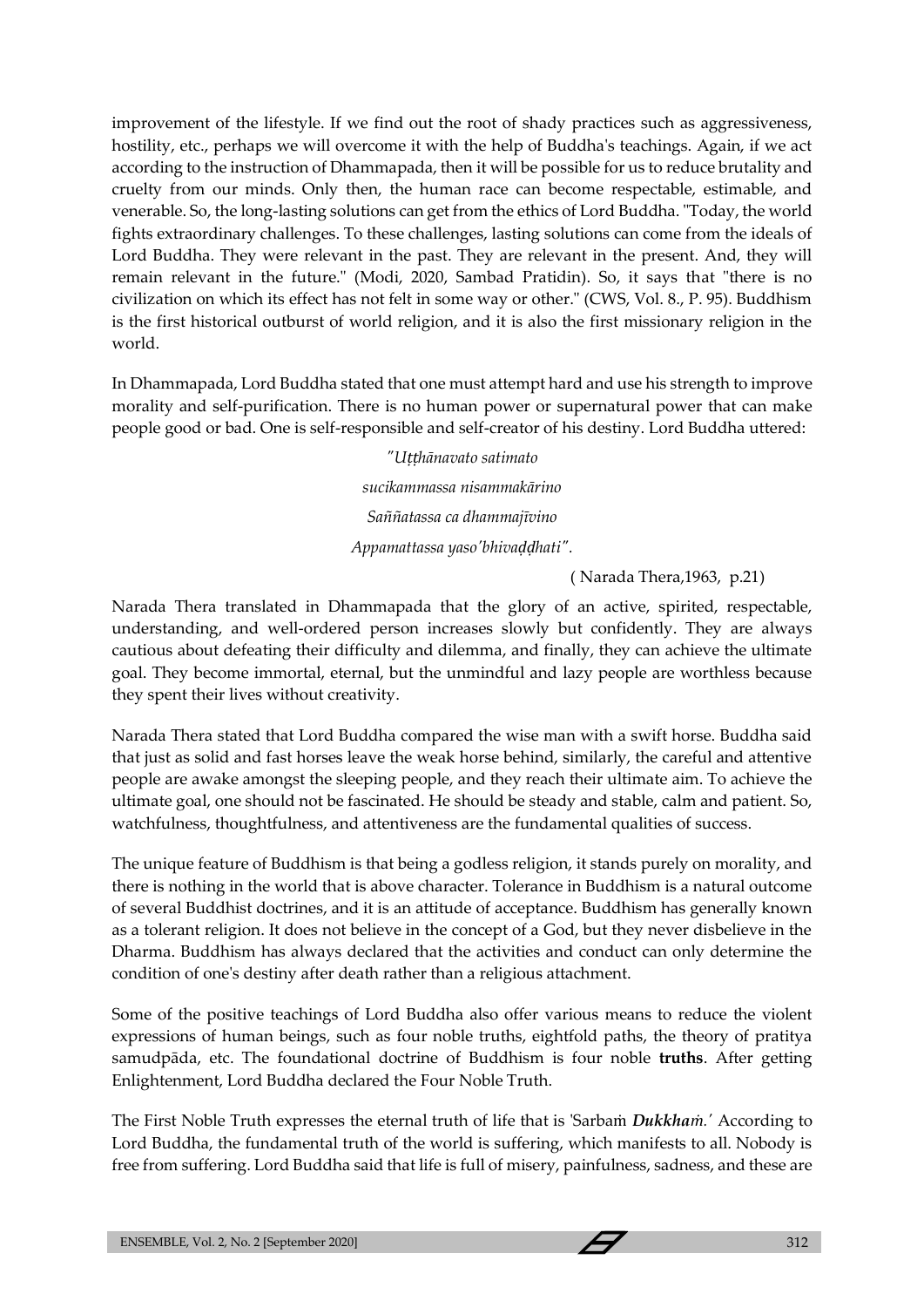innate characteristics of existence in the realm of saṁsāra. Nobody is capable of overcoming illness, infirmity, and death. "…birth is sorrow, decay is sorrow, sickness is sorrow, death is sorrow and to be conjoined to things which we dislike, to be separated from things which we like- that also is sorrow, not to get what one wants –that too is sorrow." (Radhakrishnan, 1950, p.16)

In Pali Dhammapada, we also find that "Not in the sky, nor in mid-ocean, nor in a mountain cave, is found that place on earth where abiding one will not be overcome by death." ( Narada Thera,1963, p.100). So, the existence of suffering and sadness is the first and foremost fact in Buddha's philosophy. We should have the capacity to accept it physically and mentally.

The second Noble truth expresses Dukkha *samudaya* that means the origin of the suffering. Lord Buddha said that there are causes behind the suffering. The immediate cause of suffering is lust and thirst. According to Buddhism, every consequence has its grounds. So as hell is not impracticable; it also has the root. In the Second Noble Truth, Lord Buddha focuses on the direct and indirect causes of suffering. We are selfish; we always think only for ourselves. Our greediness, high expectation makes us unhappy and ferocious. If we become aware of the limitation of our expectations, it will help to decrease the aggressiveness of desire to some extent.

The third Noble Truth is Dukk*ha nirodha* that means cessation of the suffering. According to Lord Buddha, it is possible to overcome misery. Av*idyā* and J*arāmaraṅ* are causally related. So, if it is possible to ruin the A*vidyā*, then *Jarāmaraṅ* and another suffering will disappear.

And lastly, the fourth Noble truth expresses a way to end the suffering, which is *Astāṅgik Mārga*, or eight-fold paths. Lord Buddha indicates that the Noble Eightfold Path leads to the renunciation of thirst and ending suffering and misery. The intense struggle of Buddha was to find a way out of pain. By practicing the eight-fold path, one can get the ultimate peace and pleasure. As declared by Buddha, the eightfold approach is -

- Right View (S*amyak Dṙsti*): As *Avidyā* is the fundamental cause of all suffering, one must first acquire the proper knowledge. A false view of the world is called *Avidyā*. The word *Dṙsti* means to believe, and *samyak* means right. The right believes or learning about the Four Noble Truth is known as *Samyak Dṙsti*. So, with the help of the correct view, it is possible to abolish the *Avidyā* and soreness. Ethical improvement arises through the Right knowledge.
- Right resolve *(Samyak Saṅkalpa):* Proper knowledge only satisfies our wisdom and our consciousness. One who acquires consciousness and understanding; should practice it in his life. So, it is needed to take the Resolution for practicing the actual knowledge. According to Lord Buddha, Right tenacity arises through the Right view. Correct Resolution makes the people desire less, errorless. When one takes the Resolution of non-violence, love, and good prayer for all beings, it is known as right resolve or *Samyak Saṅkalpa.* "Mere right knowledge of right and wrong does not help the aspirant reach his goal. It must express in right resolve to do what is right and desist from doing what is wrong." (Sinha, 1985, p.96)
- Right Speech *(Samyak Vāk):* To attain the Four Noble Truths, Right Speech is also vital. Control in talking is an essential part of our daily life as well as ethical life. People should control their tongues. If our firmness does not manifest through right speech and right action, all Resolutions will be meaningless. So, people have to leave the false talking and hurting the foul language.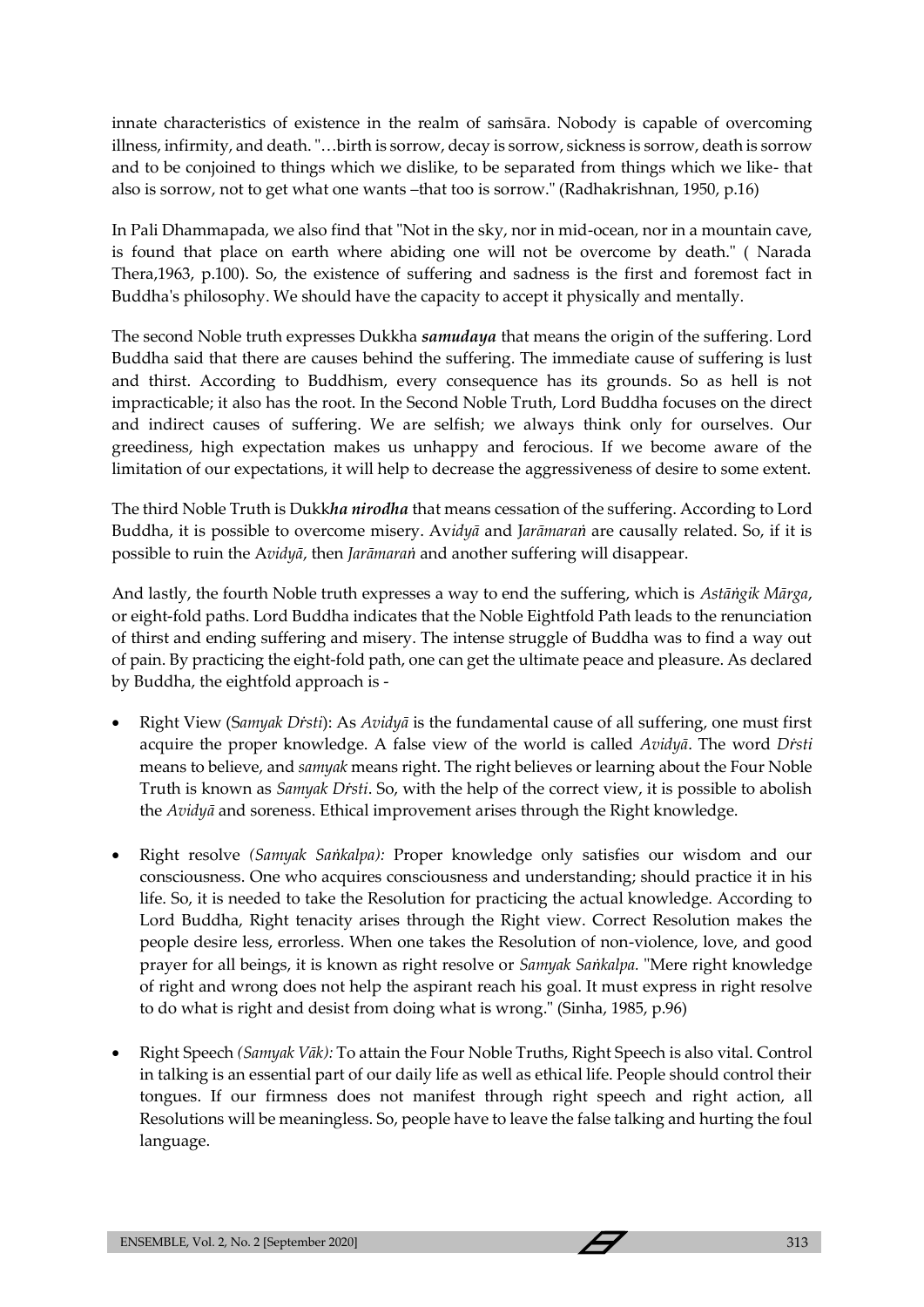- Right Conduct *(Samyak Karmānta):* Non-violence (*Ahiṁsā*), Non-stealing (*Asteya*), and *Brahmacharya* – these three are regarding as proper conduct. Though right speech is a necessary condition for the appropriate Resolution, it is not a sufficient condition. For the correct Resolution, a good deed is essential. Proper conduct is not affected by lust, desire, anger, fascination, illusion, etc. Non-aggression to all living beings, showing compassion, humanity, and kindness to all, is recognized as proper conduct or good behaviour.
- Right Livelihood *(Samyak Ājiva):* Livelihood or occupation should be pure for leading an honest life. Lord Buddha strictly said that the work in false talking and evil for others and own should reject. He said that our whole life becomes purified through good conduct, right speech, and right action.
- Right Effort *(Samyak Byā*m*)*: Right endeavour is needed to lead an ethical life because sometimes evil and immoral thoughts may perform in one's mind due to past preconceptions. So, people should give the effort to practice for the good ideas and good propensity. One should strictly reject dishonesty and immorality. The only peaceful and non-violent mind can be able to reach the final goal.
- Right Mindfulness (*Samyak Smr*<sup>ti</sup>): It means to remember the proper knowledge of the Four Noble Truth. People have to remember that nothing is permanent in this world and if they think in this way, they won't have any affection for worldly things and will be free from all their passions.
- Right Concentration *(Samyak Samādhi):* By the above seven steps, when one becomes pure and clean in his mind, he can only reach the states of complete concentration. It is called *Samādhi*. In the first stage of *Samādhi,* one becomes calm, quiet, and peaceful, but he feels less and emotionless in the final scene.

According to Buddhism, if anyone follows the above paths sincerely, it will be easy to control their sense organ. Through meditation, they will be able to remove their depression and frustration, and as a consequence, they will not become intolerant frequently. They can find solutions because a controlled mind always directs the right way and encourages cheerfulness.

The theory of *Pratitya samutpāda* is also positive teaching in Buddhism. *Pratitya samutpāda* means conditional existence of things. According to Buddhism, whatever has dependent origination cannot have an independent presence in the world. It is a common tendency among philosophers to construct a fundamental theory such as eternalism or nihilism about reality. But the theory of *Pratitya samutpāda* is different from the theories mentioned above. This theory expresses everything as a 'becoming' form that means everything is interdependent on its previous existence. According to Buddhism, reality cannot categorize in an absolute sense. Truth never lies either in eternalism or in nihilism, as they both are extreme theories. *Pratitya samutpāda* deals with the middle position about the truth, which is called *madhyamapratipad*. According to renowned Buddhist philosopher *Nāgārjuna,* everything has a conditional existence, everything in this world is empty of intrinsic nature, and nothing is permanent. It means that reality is neither intrinsically existent, nor non-existent, or both existent or non-existent, and nor even either existent or nonexistent. (Mohanta, 2009).

By this concept of Buddhism, people may get peace in their minds because nowadays we are rushing to get our desirable things anyhow and at any cost, but if we learn that, everything is